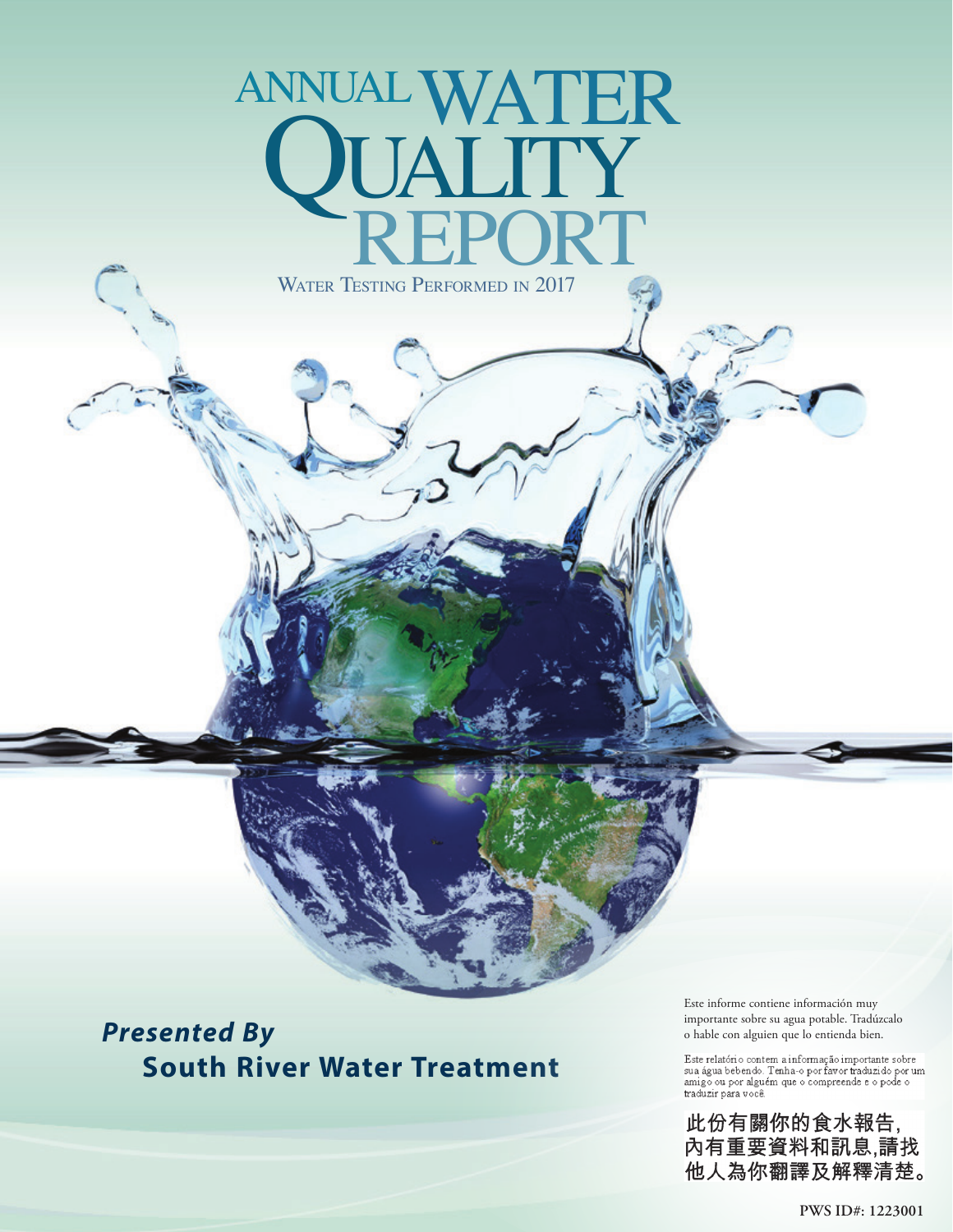# **Quality First**

Once again, we are pleased to present our annual<br>water quality report. As in years past, we are committed to delivering the best-quality drinking water possible. To that end, we remain vigilant in meeting



the challenges of new regulations, source water protection, water conservation, and community outreach and education while continuing to serve the needs of all our water users. Thank you for allowing us the opportunity to serve you and your family.

We encourage you to share your thoughts with us on the information contained in this report. After all, well-informed customers are our best allies.

# **Source Water Assessment**

The New Jersey Department of Environmental Protection (NJDEP) has completed and issued a Source Water Assessment Report of our drinking water sources, which is available at [www.state.nj.us/](http://www.state.nj.us/dep/swap) [dep/swap](http://www.state.nj.us/dep/swap) or by contacting NJDEP Bureau of Safe Drinking Water at (609) 292-5550. The purpose of the assessments was to determine the susceptibility of each drinking water source to potential contaminant sources (PCSs) and assign a relative rating of high, moderate, or low for each source. The PCSs include pathogens; nutrients; pesticides; volatile organic compounds; inorganics; radionuclides; radon; and disinfection by-product precursors.

The relative susceptibility rating of the water source for the Borough of South River was determined by combining the contaminant rating (number and location of PCSs within the assessment area) and the inherent vulnerability rating (i.e., characteristics or existing conditions of the watershed and its delineated assessment area). The assessment reported a susceptibility rating from low to high for our water source. This susceptibility rating does not imply poor water quality; rather, it signifies the system's potential to become contaminated in the assessment area.

If you have any questions about these findings, please contact us during regular business hours.

# **Substances That Could Be in Water**

To ensure that tap water is safe to drink, the U.S.<br>EPA prescribes regulations limiting the amount of certain contaminants in water provided by public water systems. U.S. Food and Drug Administration regulations establish limits for contaminants in bottled water, which must provide the same protection for public health. Drinking water, including bottled water, may reasonably be expected to contain at least small amounts of some contaminants. The presence of these contaminants does not necessarily indicate that the water poses a health risk.

The sources of drinking water (both tap water and bottled water) include rivers, lakes, streams, ponds, reservoirs, springs, and wells. As water travels over the surface of the land or through the ground, it dissolves naturally occurring minerals, in some cases, radioactive material, and substances resulting from the presence of animals or from human activity. Substances that may be present in source water include:

Microbial Contaminants, such as viruses and bacteria, which may come from sewage treatment plants, septic systems, agricultural livestock operations, or wildlife;

Inorganic Contaminants, such as salts and metals, which can be naturally occurring or may result from urban stormwater runoff, industrial or domestic wastewater discharges, oil and gas production, mining, or farming;

Pesticides and Herbicides, which may come from a variety of sources such as agriculture, urban stormwater runoff, and residential uses;

Organic Chemical Contaminants, including synthetic and volatile organic chemicals, which are by-products of industrial processes and petroleum production and may also come from gas stations, urban stormwater runoff, and septic systems;

Radioactive Contaminants, which can be naturally occurring or may be the result of oil and gas production and mining activities.

For more information about contaminants and potential health effects, call the U.S. EPA's Safe Drinking Water Hotline at (800) 426-4791.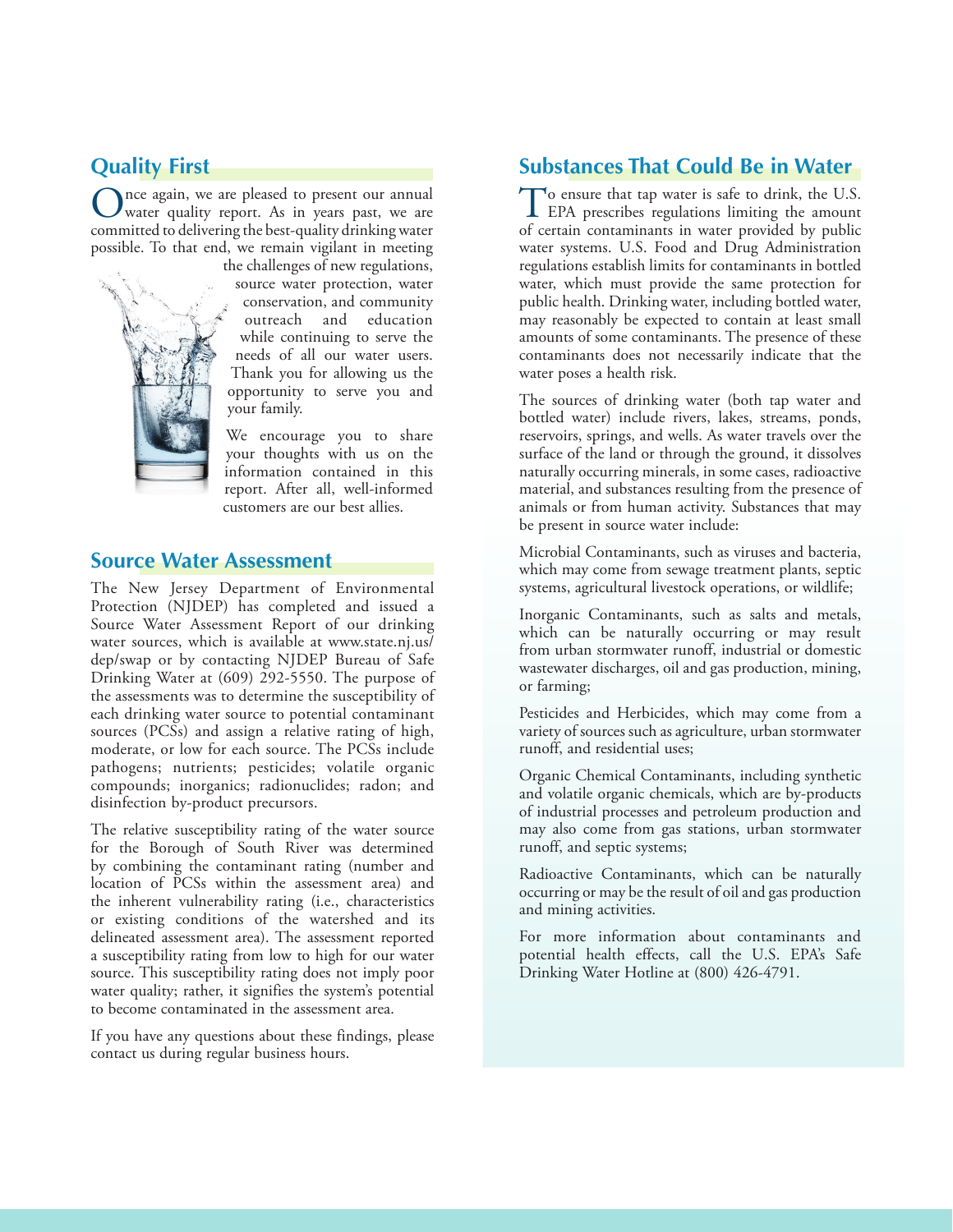# **Protecting Your Water**

Bacteria are a natural and important part of our world. There are approximately 40 trillion bacteria living in each of us; without them, we would not be able to live healthy lives. Coliform bacteria are common in the environment and are generally not harmful themselves. The presence of

this bacterial form in drinking water is a concern, however, because it indicates that the water may be contaminated with other organisms that can cause disease.

In 2016, the U.S. EPA passed a new regulation called the Revised Total Coliform Rule, which requires additional steps that water systems must take to ensure the integrity of the drinking water distribution system by monitoring for the presence of bacteria like total coliform and *E. coli*. The rule requires more stringent standards than the previous regulation, and it requires water systems that may be vulnerable to contamination to have in place procedures that will minimize the incidence of contamination. Water systems that exceed a specified frequency of total coliform occurrences are required to conduct an assessment of their system and correct any problems quickly. The U.S. EPA anticipates greater public health protection under the new regulation due to its more preventive approach to identifying and fixing problems that may affect public health.

Although we have been fortunate to have the highest-quality drinking water, our goal is to eliminate all potential pathways of contamination into our distribution system, and this new rule helps us to accomplish that goal.

**Water treatment is a complex, time-consuming process.**

# **Lead in Home Plumbing**

If present, elevated levels of lead can cause serious<br>health problems, especially for pregnant women and f present, elevated levels of lead can cause serious young children. Lead in drinking water is primarily from materials and components associated with service lines and home plumbing. We are responsible for providing high-quality drinking water, but cannot

> control the variety of materials used in plumbing components. When your water has been sitting for several hours, you can minimize the potential for lead exposure by flushing your tap for 30 seconds to 2 minutes before using water

for drinking or cooking. If you are concerned about lead in your water, you may wish to have your water tested. Information on lead in drinking water, testing methods, and steps you can take to minimize exposure is available from the Safe Drinking Water Hotline or at [www.epa.gov/lead.](http://www.epa.gov/lead)

# **Where Does My Water Come From?**

The South River Water Utility draws its<br>
water from two sources: the Farrington<br>
Sanda Aavissa and the Fast Buyenwick

Sands Aquifer and the East Brunswick Water Utility. The Farrington Sands Aquifer is a deepwater source, in which South River draws from three wells. East Brunswick supplies about half of our water supply. They receive their water from the Round Valley Spruce Run Reservoir



System. Also, East Brunswick purchases water from the Middlesex Water Company, which uses surface water sources. During 2016, the utility distributed more than 390,964 million gallons of water.

# **Community Participation**

Vou are invited to participate in our public **I** forum and voice your concerns about your drinking water. Please call the Municipal Building at 732-257-1999 for dates of the public meetings. The meetings are held at the Criminal Justice Building, 61 Main Street, South River, New Jersey.

# **Questions?**

For more information about this report, or for any questions relating to your drinking water, please call Robert Baker, Water Treatment Plant Operator, at (732) 254-5233.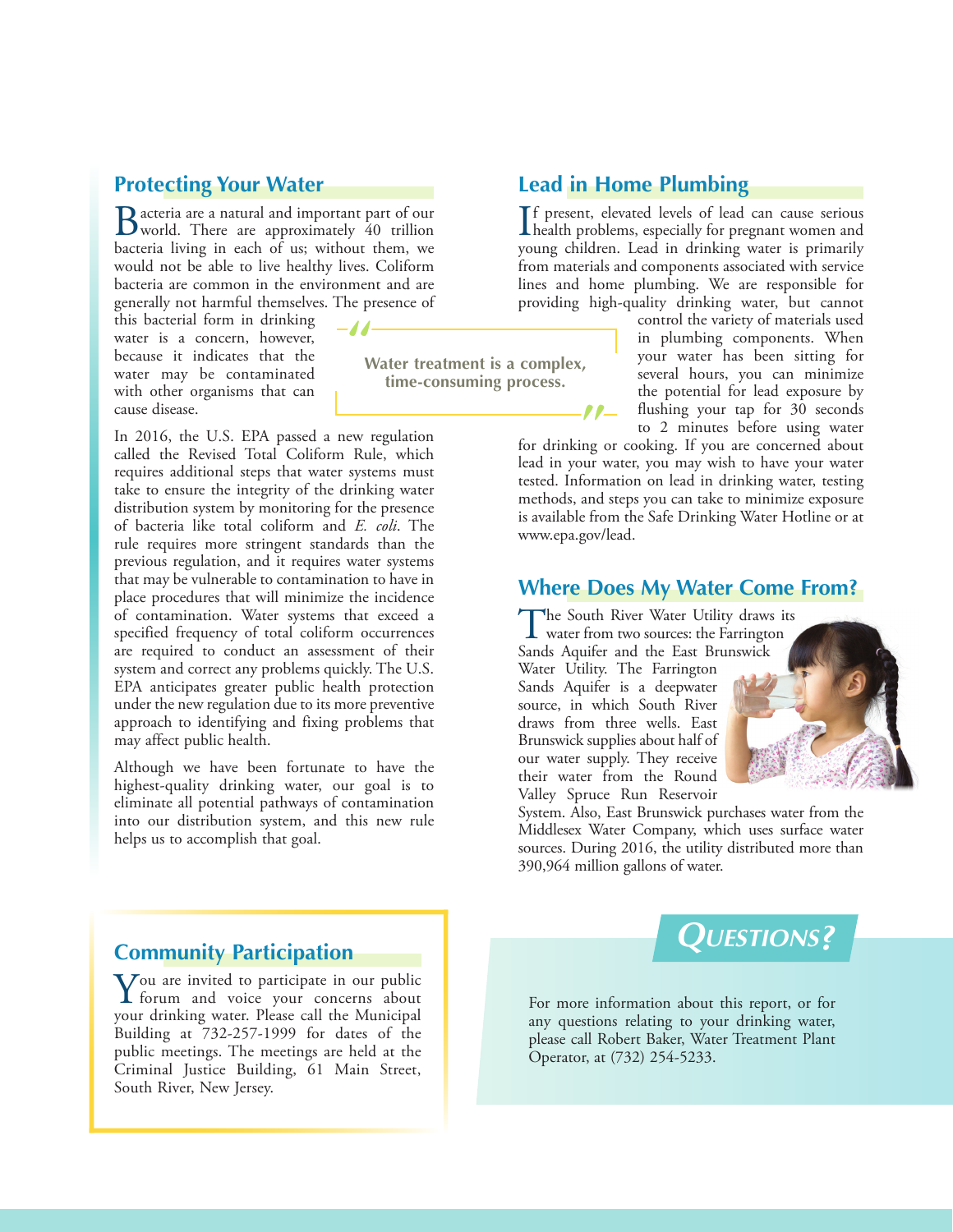# **Count on Us**

elivering high-quality drinking water to our customers involves far more than just pushing water through pipes. Water treatment is a complex,

time-consuming process. Because tap water is highly regulated by state and federal laws, water treatment plant and system operators must be licensed and are required to commit to long-term, on-thejob training before becoming fully qualified. Our licensed water professionals have a basic

understanding of a wide range of subjects, including mathematics, biology, chemistry, and physics. Some of the tasks they complete on a regular basis include:

- Operating and maintaining equipment to purify and clarify water;
- Monitoring and inspecting machinery, meters, gauges, and operating conditions;
- Conducting tests and inspections on water and evaluating the results;
- Maintaining optimal water chemistry;
- Applying data to formulas that determine treatment requirements, flow levels, and concentration levels;
- Documenting and reporting test results and system operations to regulatory agencies; and
- Serving our community through customer support, education, and outreach.

So, the next time you turn on your faucet, think of the skilled professionals who stand behind each drop.

The number of gallons of water produced daily by public water systems in the U.S. **BILLION 34**

# **MILLION**

The number of miles of drinking<br>water distribution mains in the U.S.

**BY THE NUMBERS**

The amount of money spent annually on maintaining the public water infrastructure in the U.S.

**135 BILLION**

The number of Americans who receive water from a public water system.

The age in years of the world's oldest water found in a mine at a depth of nearly two miles.

**2 BILLION**

**THOUSAND**

The number of active public water systems in the U.S.

The number of highly trained and licensed water professionals serving in the U.S.

**199** 

The number of federally regulated contaminants tested for in drinking water.

# **How Long Can I Store Drinking Water?**

The disinfectant in drinking water will eventually dissipate even in a closed container. If that container housed bacteria prior to filling up with the tap water the bacteria may continue to grow once the disinfectant has dissipated. Some experts believe that water could be stored up to six months before needing to be replaced. Refrigeration will help slow the bacterial growth.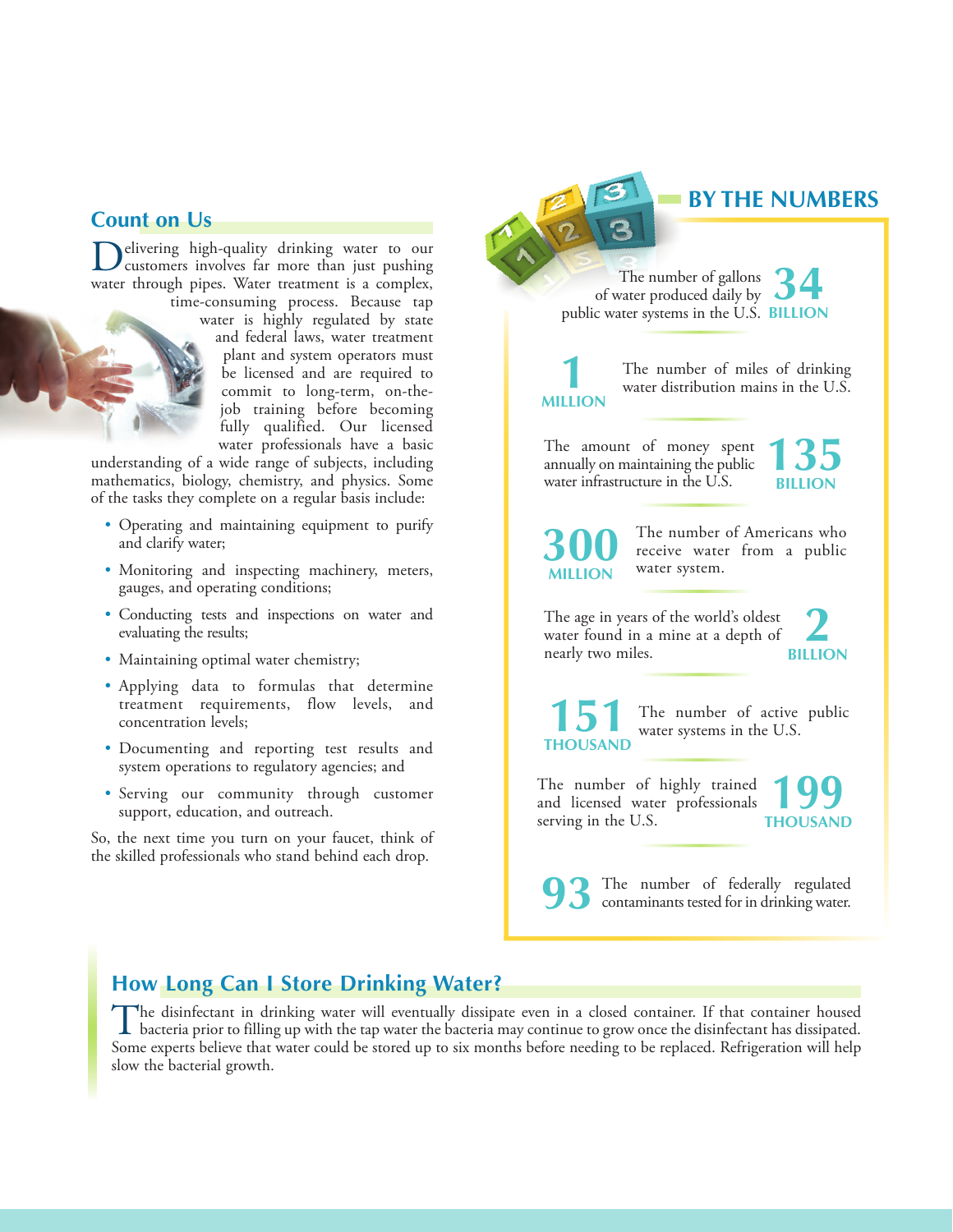# **Test Results**

Our water is monitored for many different kinds of substances on a very strict sampling schedule. The information in the data tables shows only those substances that were detected<br>between January 1 and December 31, 2017. R their respective maximum allowed levels. The State recommends monitoring for certain substances less than once per year because the concentrations of these substances do not change frequently. In these cases, the most recent sample data are included, along with the year in which the sample was taken.

**Some people may be more vulnerable to contaminants in drinking water than the general population. Immunocompromised persons such as persons with cancer undergoing chemotherapy, persons who have undergone organ transplants, people with HIV/AIDS or other immune system disorders, some elderly, and infants may be particularly at risk from infections. These people should seek advice about drinking water from their health care providers. The U.S. EPA/CDC (Centers for Disease Control and Prevention) guidelines on appropriate means to lessen the risk of infection by** *Cryptosporidium* **and other microbial contaminants are available from the Safe Drinking Water Hotline at (800) 426-4791.**

| <b>REGULATED SUBSTANCES<sup>1</sup></b>    |                               |                             |                        |                                  |                                 |                                  |                          |                  |                                                                                                |  |  |
|--------------------------------------------|-------------------------------|-----------------------------|------------------------|----------------------------------|---------------------------------|----------------------------------|--------------------------|------------------|------------------------------------------------------------------------------------------------|--|--|
|                                            |                               |                             |                        |                                  | Borough of South River          | <b>East Brunswick Township</b>   |                          |                  |                                                                                                |  |  |
| <b>SUBSTANCE</b><br>(UNIT OF MEASURE)      | <b>YEAR</b><br><b>SAMPLED</b> | <b>MCL</b><br><b>IMRDL1</b> | <b>MCLG</b><br>[MRDLG] | <b>AMOUNT</b><br><b>DETECTED</b> | <b>RANGE</b><br><b>LOW-HIGH</b> | <b>AMOUNT</b><br><b>DETECTED</b> | <b>RANGE</b><br>LOW-HIGH | <b>VIOLATION</b> | <b>TYPICAL SOURCE</b>                                                                          |  |  |
| Haloacetic Acids [HAA] (ppb)               | 2017                          | 60                          | <b>NA</b>              | 42.15                            | $5.0 - 47.15$                   | 26.72                            | 18.12-44.84              | No               | By-product of drinking water disinfection                                                      |  |  |
| Nitrate (ppm)                              | 2017                          | 10                          | 10                     | 0.021                            | <b>NA</b>                       | <b>NA</b>                        | <b>NA</b>                | N <sub>o</sub>   | Runoff from fertilizer use; Leaching from septic tanks, sewage;<br>Erosion of natural deposits |  |  |
| <b>TTHMs [Total Trihalomethanes]</b> (ppb) | 2017                          | 80                          | <b>NA</b>              | 57.4                             | $46 - 59$                       | 50.40                            | $26.5 - 76.90$           | No               | By-product of drinking water disinfection                                                      |  |  |

**Tap water samples were collected for lead and copper analyses from sample sites throughout the community**

|                                                 |                               |           |                  |                                                    | <b>Borough of South River</b> |                                                       |                                                    | <b>East Brunswick Township</b>  |                                                       |                  |                                                                         |
|-------------------------------------------------|-------------------------------|-----------|------------------|----------------------------------------------------|-------------------------------|-------------------------------------------------------|----------------------------------------------------|---------------------------------|-------------------------------------------------------|------------------|-------------------------------------------------------------------------|
| <b>SUBSTANCE</b><br>(UNIT OF<br><b>MEASURE)</b> | <b>YEAR</b><br><b>SAMPLED</b> | <b>AL</b> | <b>MCLG</b>      | <b>AMOUNT</b><br><b>DETECTED</b><br>$(90TH%$ TILE) | <b>RANGE</b><br>LOW-HIGH      | <b>SITES ABOVE</b><br><b>AL/TOTAL</b><br><b>SITES</b> | <b>AMOUNT</b><br><b>DETECTED</b><br>$(90TH%$ TILE) | <b>RANGE</b><br><b>LOW-HIGH</b> | <b>SITES ABOVE</b><br><b>AL/TOTAL</b><br><b>SITES</b> | <b>VIOLATION</b> | <b>TYPICAL SOURCE</b>                                                   |
| <b>Copper</b> (ppm)                             | 2016                          | 1.3       | 1.3 <sup>′</sup> | 0.906                                              | <b>NA</b>                     | 0/30                                                  | 0.167                                              | <b>NA</b>                       | 0/30                                                  | No               | Corrosion of household plumbing<br>systems; Erosion of natural deposits |
| Lead (ppb)                                      | 2016                          |           | $\Omega$         | <b>ND</b>                                          | <b>NA</b>                     | 0/30                                                  | <b>ND</b>                                          | <b>NA</b>                       | 0/30                                                  | No               | Corrosion of household plumbing<br>systems; Erosion of natural deposits |

## **SECONDARY SUBSTANCES**

|                                       |                               |            |             | <b>Borough of South River</b>    |                          | <b>East Brunswick Township</b>   |                          |                  |                                                      |
|---------------------------------------|-------------------------------|------------|-------------|----------------------------------|--------------------------|----------------------------------|--------------------------|------------------|------------------------------------------------------|
| <b>SUBSTANCE</b><br>(UNIT OF MEASURE) | <b>YEAR</b><br><b>SAMPLED</b> | <b>RUL</b> | <b>MCLG</b> | <b>AMOUNT</b><br><b>DETECTED</b> | <b>RANGE</b><br>LOW-HIGH | <b>AMOUNT</b><br><b>DETECTED</b> | <b>RANGE</b><br>LOW-HIGH | <b>VIOLATION</b> | <b>TYPICAL SOURCE</b>                                |
| <b>Iron</b> $(ppb)$                   | 2017                          | 300        | <b>NA</b>   | 291                              | <b>NA</b>                | 0.00702                          | <b>NA</b>                | N <sub>o</sub>   | Leaching from natural deposits;<br>Industrial wastes |
| Manganese (ppb)                       | 2017                          | 50         | <b>NA</b>   | 89                               | <b>NA</b>                | <b>NA</b>                        | <b>NA</b>                | N <sub>o</sub>   | Leaching from natural deposits                       |

<sup>1</sup> Under a waiver granted on December 30, 1998, by the State of New Jersey Department of Environmental Protection, our system does not have to monitor for synthetic organic chemicals/pesticides because several years of testing have indicated that these substances do not occur in our source water. The SDWA regulations allow monitoring waivers to reduce or eliminate the monitoring requirements for asbestos, volatile organic chemicals, and synthetic organic chemicals. Our system received monitoring waivers for synthetic organic chemicals and asbestos.